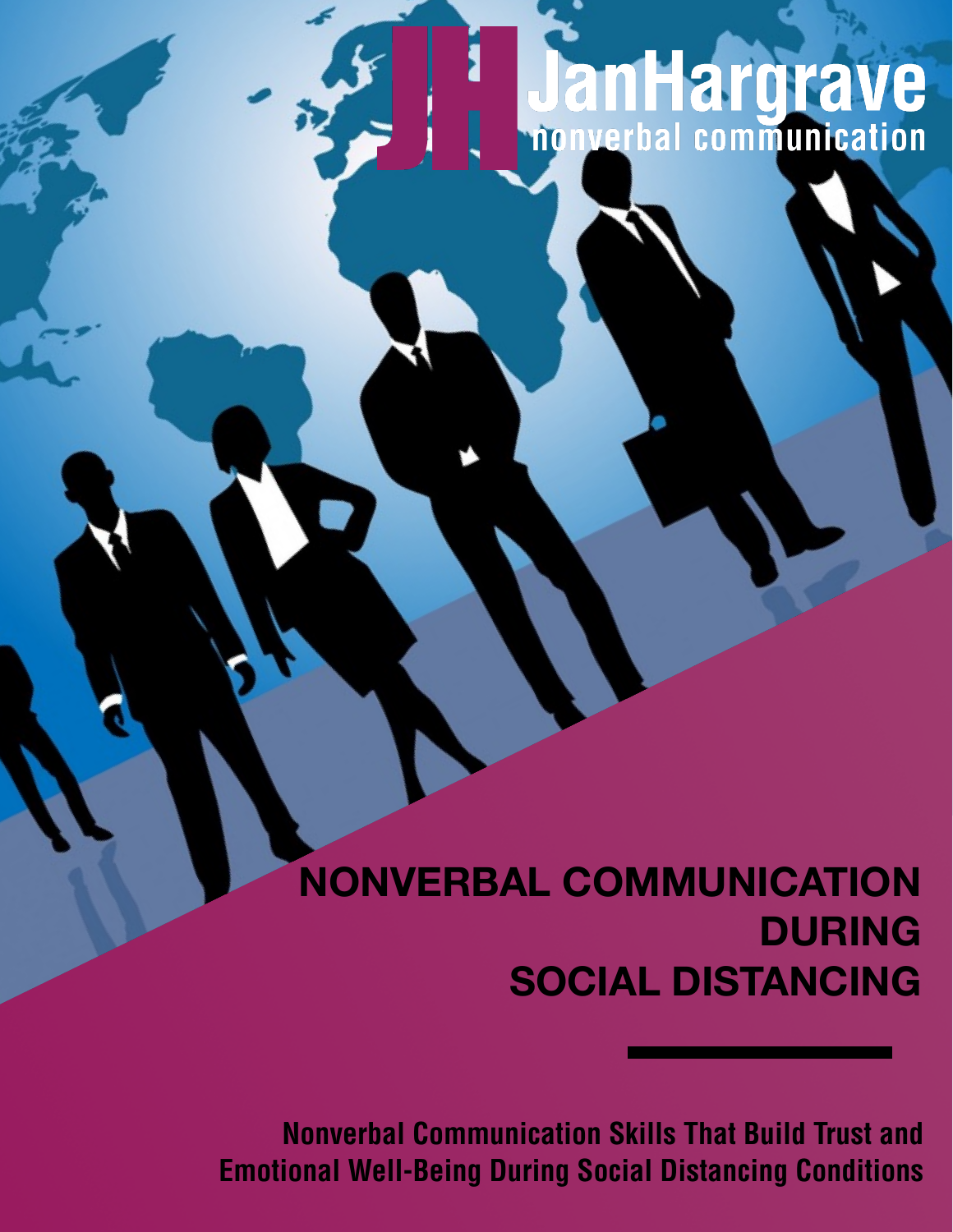

Humans are **hyper-social creatures** who yearn to **belong**. Psychological safety (where people feel included, safe to contribute, and safe to challenge the status quo) is paramount even during conditions of quarantine. When you create and sustain these conditions with individuals you acknowledge their humanity.

The handshake has existed for thousands of years with the hypothesis being that it originated a way to show another person that no weapons were being carried and they were not in danger. It was the way to also seal a deal. The power of a handshake begins with the **power of touch**. Usually considered to be the most primitive and essential form of communication, touch is so powerful and effective that clinical studies at **Mayo Clinic** show that premature babies who are stroked grow 40 percent faster than those who do not receive the same amount of touching.

Through a single handshake, you can instantly become more likable, friendly and memorable. Though it's difficult to replace this information-rich ritual on a teleconference, it is possible to convey a connection to another person through effective nonverbal communication during the virtual visit. Business psychologists affirm that it takes a *minimum of two weeks* before relationships established through **computer-mediated communication** are as **socially grounded** as face-to-face relationships.

The concept of "social distancing" is well described and understood by those who have studied and **followed nonverbal communication**. It's referred to a **person's portable "air bubble**" that he carries around with him. The physical space/size of a person's portable bubble is dependent on the density of the population where he grew up. This culturally determined personal zone distance broadcasts to others whether the person is accustomed to crowding or prefers wide open spaces where he can keep his distance from others.

- **1. Personal Distance**: Up to 1 <sup>1</sup>/<sub>2</sub> feet; space where we allow only our close ones to step in.
- **2. Professional Distance**: 1-2 feet; space wherein we allow people we know, but who are not very close to enter.
- **3. Social Distance**: 4-7 feet; space we maintain with people we do not know.
- **4. Public Distance:** 7-12 feet; large group presentation.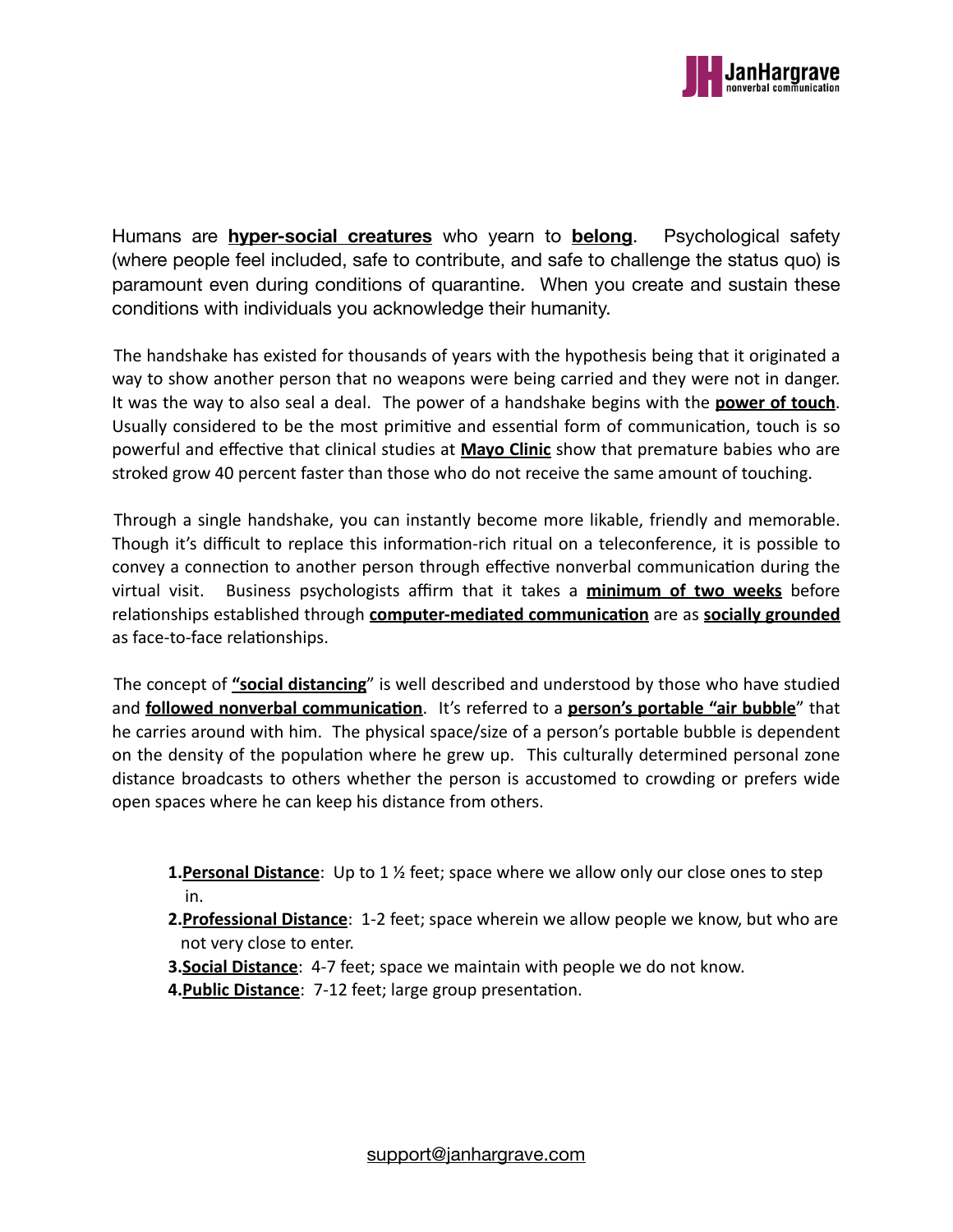

Social distancing and uncertainty definitely **fuel anxiety**. **Empathy and genuine concern** are the core of establishing good faith and trust. **Trust** is the heart and soul for every human transaction, whether face-to-face contact or virtual contact, it is the conduit for influence. Trust is the medium through which ideas travel. If others **don't trust you**, your ideas are just **dead in the water**. If they trust you, they are receptive and they are excited to hear what you are offering. Having the best idea is worth nothing if people do not trust you.

Since our **body language** is the most **crucial and sound part of our personality**, it can specifically be **used to build trust** with others. Our body language makes our **statements more assertive**, **enriches our messages**, and **reflects our confidence**; all of which work as the **catalyst to build trust**. Body language helps us to express our thoughts with better clarity and aids us in creating a better connection to people. This connection plants the seed for trust.

Pressurized conditions, heightened uncertainty and an overall sense of dislocation make it even more difficult for successful interactions. Under quarantine, every aspect of your role is magnified and complicated. We need to **reset expectations** for how work gets done and **adapt our communication** style to a new context.

Here are some **convincing behaviors/practices** that will enable you to **exude trust** and get others wanting to negotiate with you.

**1. Eve Contact**: Above all things, your eyes reflect as the mirror of your self-confidence and help immensely in building trust. Maintaining eye contact (60%/70% of the **time), "listening with your eyes",** when someone is talking will help build credence because it shows how genuinely you are interested in listening to what they are saying.

Why is eye contact so powerful? It produces the **hormone (oxytocin**) released by the pituitary gland that is responsible for the human behaviors associated with relationships and bonding. It is commonly known as the "cuddle hormone" because it is released when people bond socially.

Blinking too much will affect the listener. It seemingly creates an air of being frightened about their words.

2. **EMPLOY YOUR TRIPLE THREAT METHOD** where you correctly and deliberately use your hands, posture and eye contact to show intention and interest during a virtual call or while social distancing yourself from another person. Begin **by matching your body position, movements** and **facial expressions** with those of your talking partner.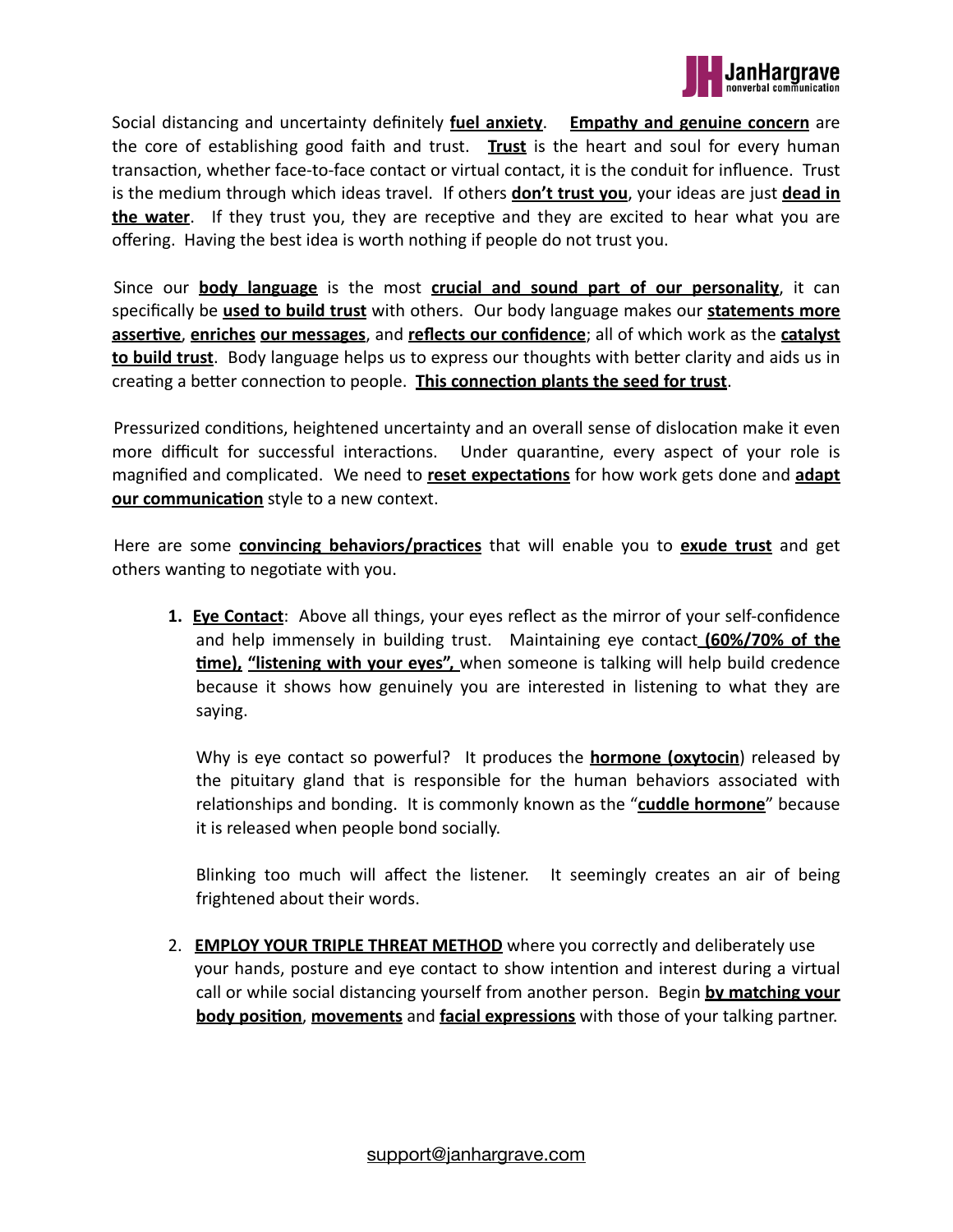

- 3. **Raised Brow**: Your forehead gives significant signals. Raised brows show **engagement, attention, curiosity, and surprise**. Pulled together brows translates the expression of sympathy and concern for someone's troubles. Disbelief and/or **interest** are indicated by one **single brow raise.**
- 4. **Nodding and Smiling:** When someone is interacting with, let the other person realize that you care for their words and that you are genuinely listening to them. Nodding your head while they are talking and explaining things **shows that your agree** and accept their thoughts and consider their opinions. Why are two heads nods better **than three head nods?**

**Smiling** never wrong and it is in itself a potential weapon in today's life. Your smile can **disarm anyone**, even your enemy. Smiling genuinely will relax any situation. Smiling when encouraging people **magnifies your message**. A prolonged, paintedon-your-face smile will make you look fake.

Alert yourself to the congruence between facial expressions and words spoken. Become an expert on the **7 universal basic facial expressions: Anger**; **Contempt**; **Happiness**; **Sadness**; **Fear; Surprise**; and **Disgust**. [www.greatergood.berkeley.edu/](http://www.greatergood.berkeley.edu/quizzes/ei_quiz/take_quiz) [quizzes/ei\\_quiz/take\\_quiz](http://www.greatergood.berkeley.edu/quizzes/ei_quiz/take_quiz)

5. **Uncross your Arms & Legs**: Do not cross your arms and legs, allow others to feel that you are unbound and opinion free by uncrossing your extremities and disbanding the "Loser's Position". Sit and stand in the "Winner's Position": retain space between **your arms** and **torso**; keep your **shoulders up and back**; place your chin, chest, and forehead straight in front and slightly tilt your **chin up.** 

Without ever witnessing it done, a blind athlete enthusiastically raises his arms, lifts his chest and tilts his head upward after winning a race.

Do not point your fingers while interacting, it will make it seem as though you are accusing the person.

6. **Distance & Body Posture**: Maintain an appropriate distance (professional distance or social distance) and a body posture that expresses your interest, your confidence and your firmness. Stand straight, sit up straight, and always face-to-face.

**Physical space can designate power**. Standing too close can feel threatening to the other person.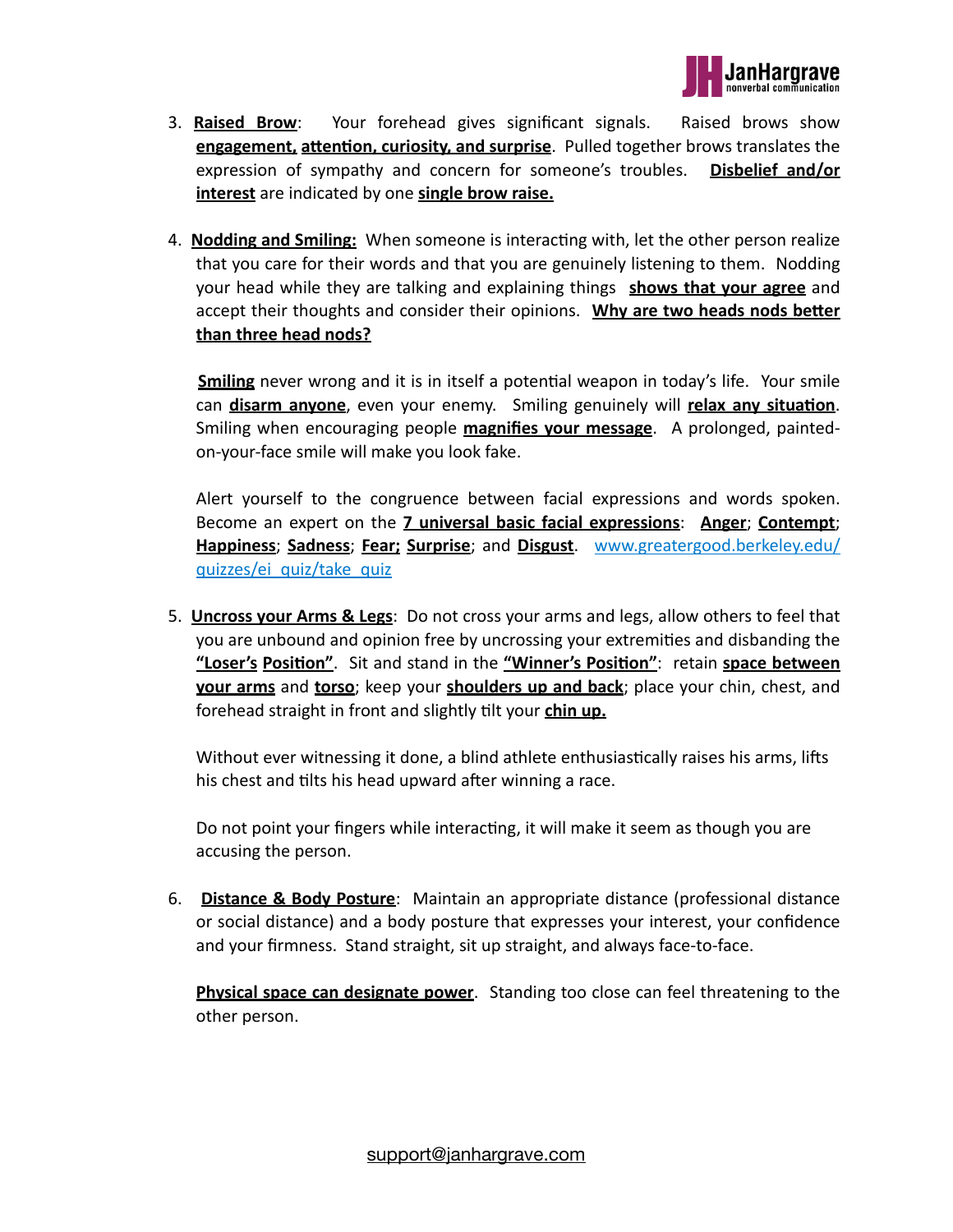

7. **Pay attention to your tone of voice**: Your tone of voice can give indicators of you feeling rushed or bored. Keep your voice at a **natural pitch**. Also check the sound system on your device. Trust, the critical factor in influencing another person is more readily generated through high-quality, non-staticky, media-rich forms of communication.

Pay close attention to the patterns in the tone of **oral and written communication of others** too. Rate, volume, pitch and inflection of voice communication and physical gestures in video communication can help you identify early if others may need some **additional support.** 

8. **Model optimism and concern**: Optimism is contagious. People who demonstrate hopefulness and confidence in the future are better able to help others find meaning and purpose in work, especially during stressful conditions. Be a **highlighter of others**, pass out "**gold stars**" for contributions and awesomeness. Elevate those around you by applying the **power of expectation (Pygmalion Effect**: creating a blueprint that comes to life).

Showing your concern about another and their affairs builds trust. Be attentive, tilt your head forward to show interest.

9. Maintain a Less-Is-More Movement Attitude During a Video Call: Too much movement during video conferences can be distracting; it is preferable to **stay seated or stand in one place.** Remember to look at the camera to directly address the audience and keep your hand gestures close to your body so that others can see them. 

Research has found that when your audience **sees your face (and most especially your lips**) clearly, they can actually anticipate what you're going to say before you say it, thus **easing up communication**.

10. **Emphasize Likeability and Warmth**: Use the "similarity-attraction-effect": Birds of a **feather flock together."** Look for "ne too" instead of pointing out differences. Threads of commonalities or similarities (people, context, interests) help people to bond quicker. You are handicapping your connection whenever you or your client says a version of <u>"not me."</u> The "me too" is similar to receiving a "heart" or a "like" on a **Facebook** post.

Be aware that real-life **body language "norms**" still **hold true for virtual conversations** as they do for in-person conversations. Distracting mannerisms and angry facial expressions can all be picked up and exaggerated on camera.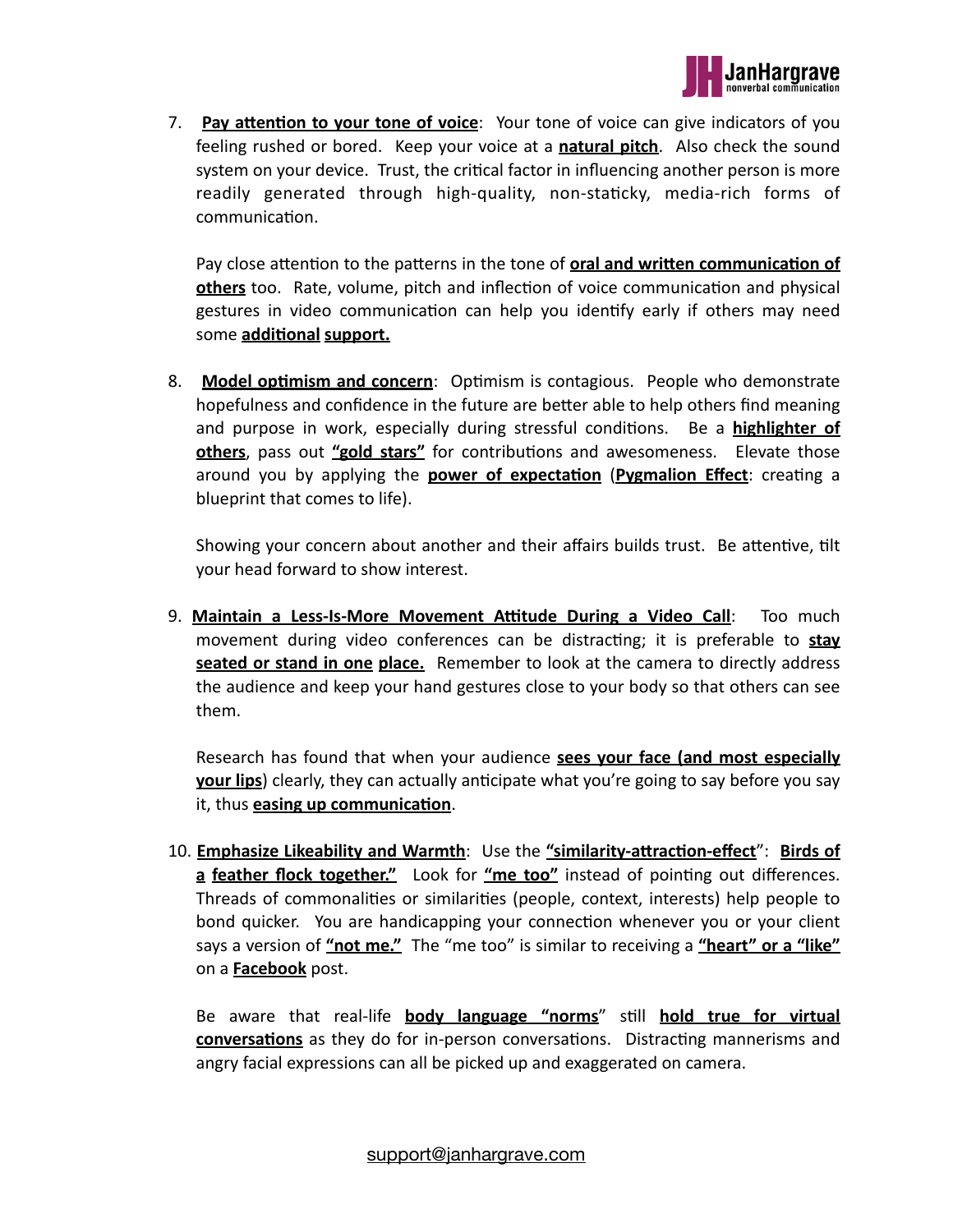

11. **Display Peaceful Intentions**: Greeting people with **a namaste**, or just the **slight bow** that goes with it are perfectly advisably now. The idea in warm greetings is to show peaceful intentions. A simple nod and smile, from the proper distance, is always sufficient when greeting someone during this social distancing period. Do you lift **your chin or lower your chin** when you greet someone from 6 feet away?

The **greatest gift** we can give people we encounter is to help them feel that **they belong** and that they are accepted for who they are. Why is belonging important? **Abraham Maslow's** classic hierarchy of needs theorized that all people have 5 basic needs that must be met in order to thrive: **Physiological, Safety, Love/Belonging, Esteem, Self-actualization**. Notice that after our basic food and shelter requirements, our **top 3 needs** become **dependent** on **nourishment from our relationships**. Every single interaction is an opportunity to understand more about yourself and the people you are with.

TV host and entrepreneur **Oprah Winfrey** quotes: "There's one desire we all share: we all want to feel valued. Each of us at the core, longs to be loved, needed, understood, affirmed; to have intimate connections that leave us feeling more alive and human."

## **CHALLENGES:**

- 1. Next time you are speaking with someone, try **finding three commonalities** in the first 5 minutes.
- 2. Test your Emotional Intelligence by completing the facial recognition quiz on: [www.greatergood.berkeley.edu/quizzes/ei\\_quiz/take\\_quiz](http://www.greatergood.berkeley.edu/quizzes/ei_quiz/take_quiz)
- 3. Look for the 7 micro-expressions (Universal Facial Expressions) as you listen.
- 4. Attempt a one-day "Vow of Silence" in your attempt to be a better listener.
- 5. Practice engaging in 60 to 70 percent eye contact during your interactions.